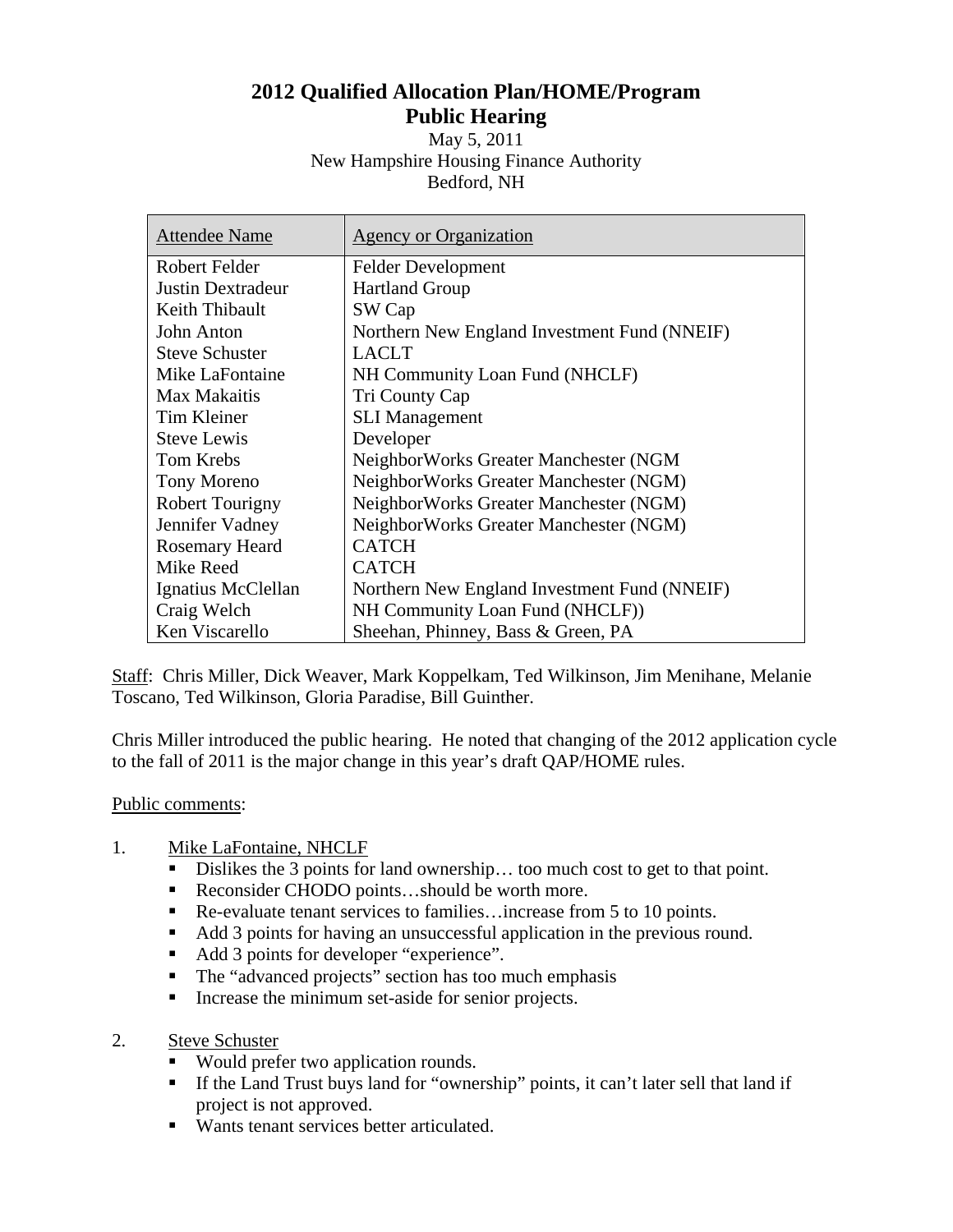- 3. Steve Lewis
	- Wants to reward communities that put new workforce housing emphasis into effect.
	- Wants points for "super-green" building practices.
	- Wants clarity on language about site plan approval, as some Town Planning Boards require additional approvals all through the building process.
- 4. Tony Moreno, NGM
	- Concerned that "advanced points" forces developers to take excessive risk in order to secure points
- 5. Robert Tourigny, NGM
	- Tenant services points for families "has been neutered."
	- Reward towns that "want" affordable housing.
	- Add more than 2 points for comprehensive plans.
	- Add more points for CHODO involvement, e.g. 3 points as sponsor, 3 as general partner.
- 6. Ken Viscarello, SPB&G
	- Asked for clarification on footnote 23, regarding "same entity." Obviously the limited partnership for different phases will almost always be different.
- 7. Ignatius Maclellan, NEIF
	- Regarding the site plan approval footnote, he agreed w/ Steve Lewis that some towns do require developers to go back to the Planning Commission for minor administrative issues.
- 8. Justin Dextradeur, Hartland Group
	- Suggests that the town allocations of water and sewer capacity are critical steps in the approval process.
- 9. Robert Felder
	- Pointed out that private sector developers take more risk than nonprofits, as personal guarantees are required.
	- Says that the point spread for family tenant services is too great... need other steps.
	- We should provide an incentive for towns to package family and senior projects together in an LIHTC approval sequence.
- 10. Max Makaitis, Tri County Cap
	- Northern counties should get fair share of LIHTC.
- 11. Rosemary Heard, CATCH
	- Argued against adding additional point categories for tenant services for family projects, as that adds operational costs for credentialed staff, and is outside of CATCH's primary mission.
	- **More points for the "advanced projects" category leads to increased project costs and** risk to developers/applicants.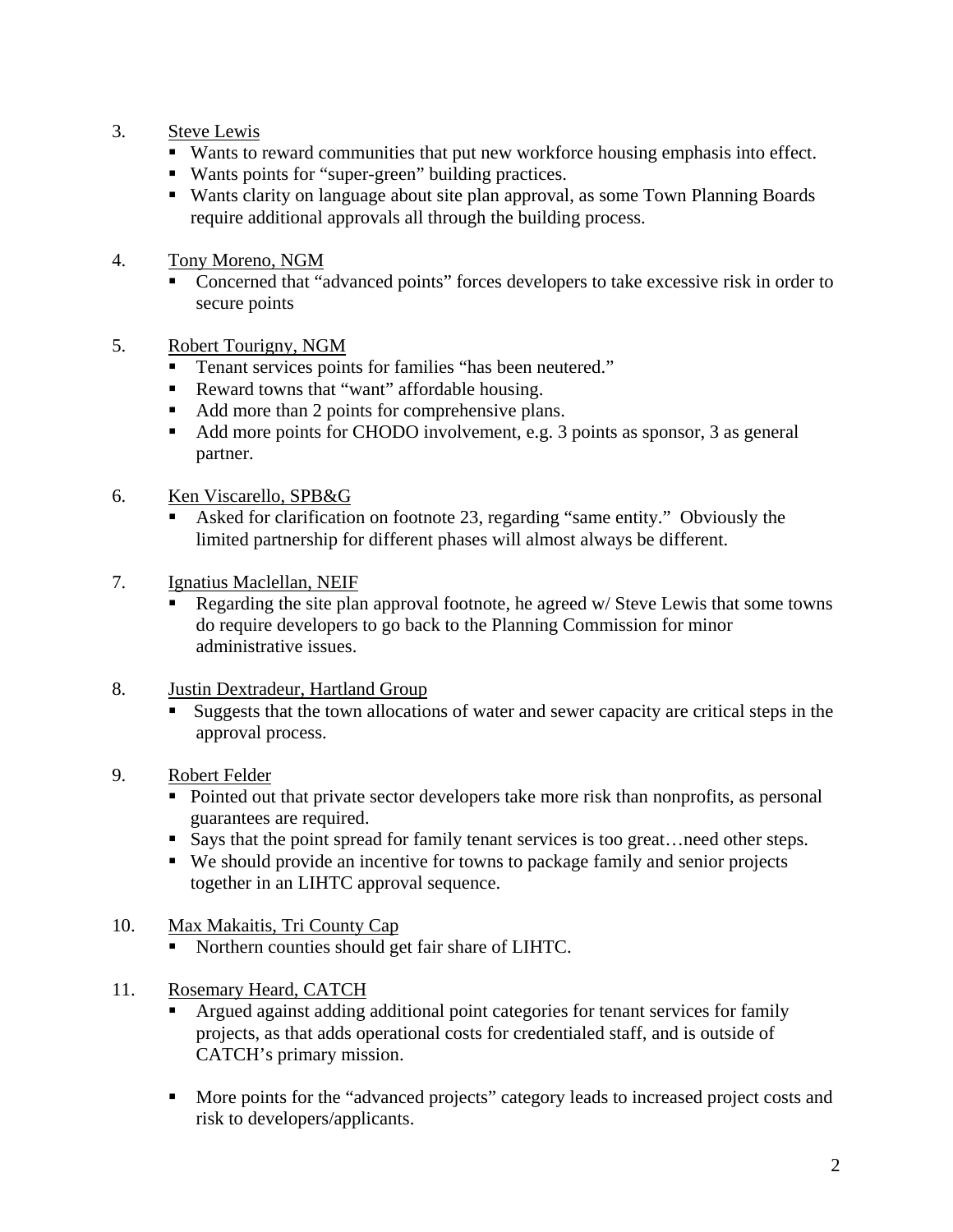- 12. Keith Thibault, Southwestern Community Action Program
	- The Zoning Board of Adjustment is really the biggest barrier to getting a proposal approved.
	- Clarify footnote #25...what is the purchase price when the land is being donated?
	- Regarding the floodplain language on page 10, he questions how the new language will be interpreted for Cheshire Brookbend and other future Keene projects. He suggests that the proposal should be OK if the floodplain fill is "fully compensated" (i.e. same amount of floodplain land).

## 13. Mike Reed, CATCH

- Likes 2 points for comprehensive plan, as that is part of CATCH's typical development process.
- 14. John Anton
	- We should put the emphasis on vetting critical path issues in the development process to measure "advanced projects." "What can blow up?"

Written statements were received from:

**Mike LaFontaine** 

Staff has also received written comments about the draft 2011 QAP from:

- Otis Perry, Dover, LIHTC consultant
- Bill Caselden, Great Bridge Properties
- Bruce Pacht, Twin Pines